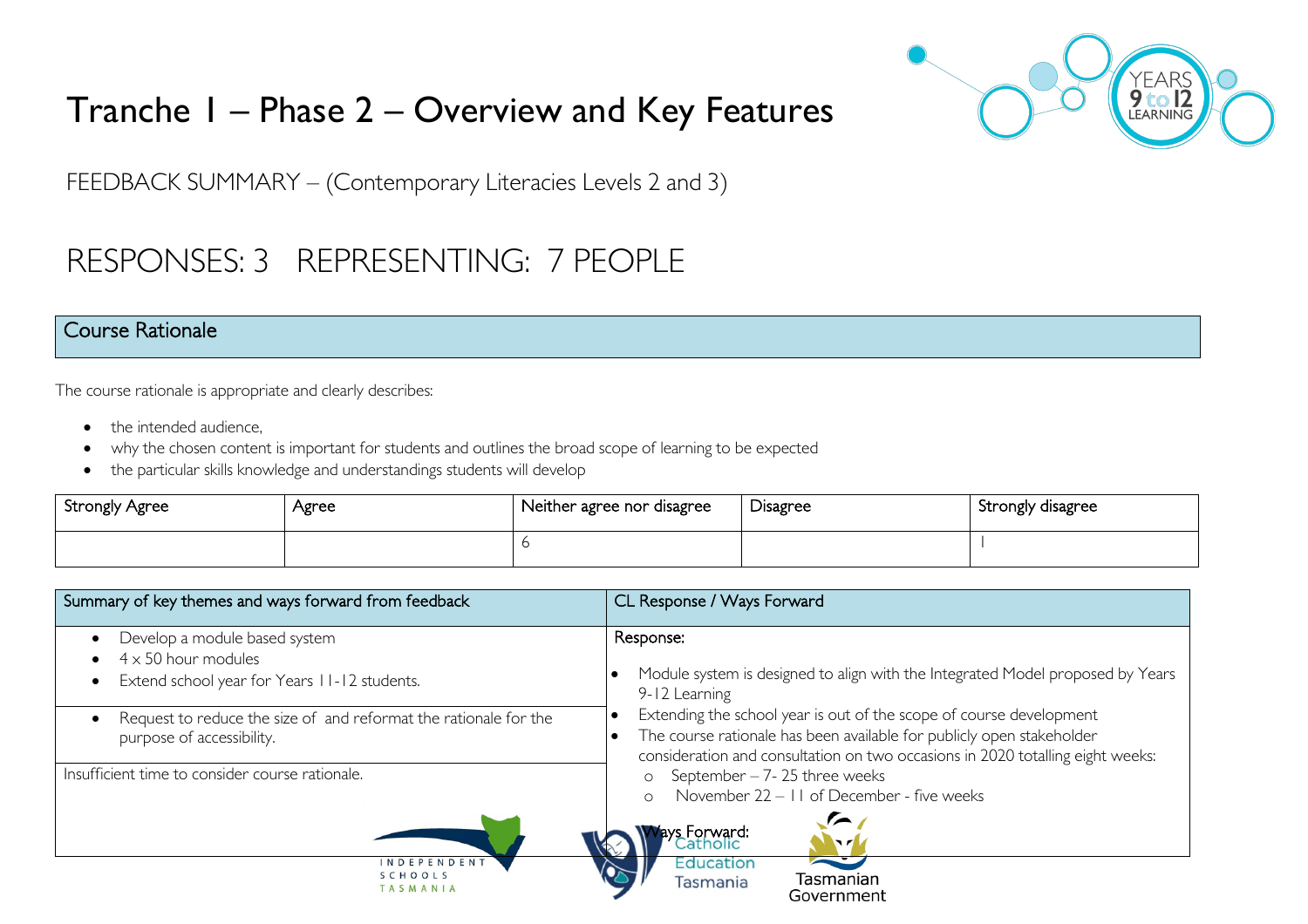|  | The course rationale will be reviewed for the purpose of accessibility and the<br>format will align with prescribed format for all courses. |
|--|---------------------------------------------------------------------------------------------------------------------------------------------|
|--|---------------------------------------------------------------------------------------------------------------------------------------------|

## Pathways In

The pathways in are appropriate and clearly describes all relevant pathways.

| Strongly Agree | Agree | Neither agree nor disagree | -<br><b>D</b> isagree | Strongly disagree |
|----------------|-------|----------------------------|-----------------------|-------------------|
|                |       |                            |                       |                   |

| Summary of key themes and ways forward from feedback             | CL Response / Ways Forward                                       |
|------------------------------------------------------------------|------------------------------------------------------------------|
| Pathways are good, but the types of pathways should be minimised | Ways Forward:                                                    |
|                                                                  | Feedback considered to provide greater clarity for stakeholders. |
|                                                                  |                                                                  |
| More time to develop understanding of course and its pathways.   |                                                                  |

## Learning Outcomes

• Learning outcomes describe observable and measurable behaviours so that valid judgements can be made about whether students have achieved the learning outcomes and at what level.

• Clear learning outcomes are important because they communicate to students what they are expected to do as a result of successfully completing a course or module.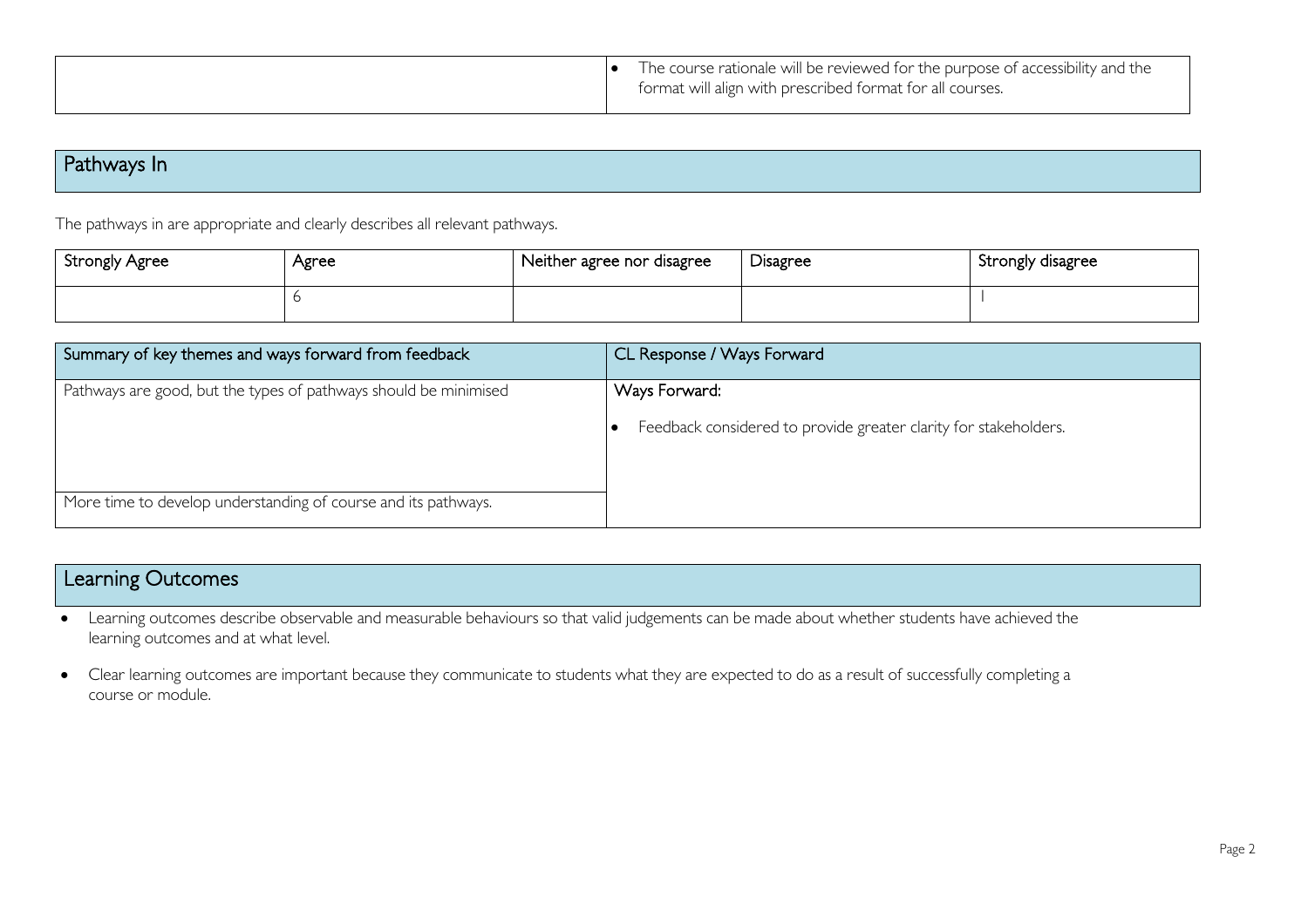In consideration of the learning outcomes identified in this paper do they clearly describe what students will be able to do on successful completion of a course (or module of work)?

| Yes | No |
|-----|----|
|     |    |

| Summary of key themes and ways forward from feedback | CL Response / Ways Forward                                                                                                                                                   |
|------------------------------------------------------|------------------------------------------------------------------------------------------------------------------------------------------------------------------------------|
| No suggestions made                                  | Response<br>The course in its development has been available for publicly open stakeholder<br>consideration and consultation on two occasions in 2020 totalling eight weeks: |
| More time for consideration requested                | o September $-7-25$ three weeks<br>November 22 - 11 of December - five weeks                                                                                                 |

### Course Structure

- All course structures for Tranche 1 courses are aligned to the Integrated Policy Model.
- All courses will be 150 hours in length, and divided equally into three weighted modules of 50 hours each.

#### Do you agree with the proposed organisation of modules identified in this paper?

| Yes | No |
|-----|----|
|     |    |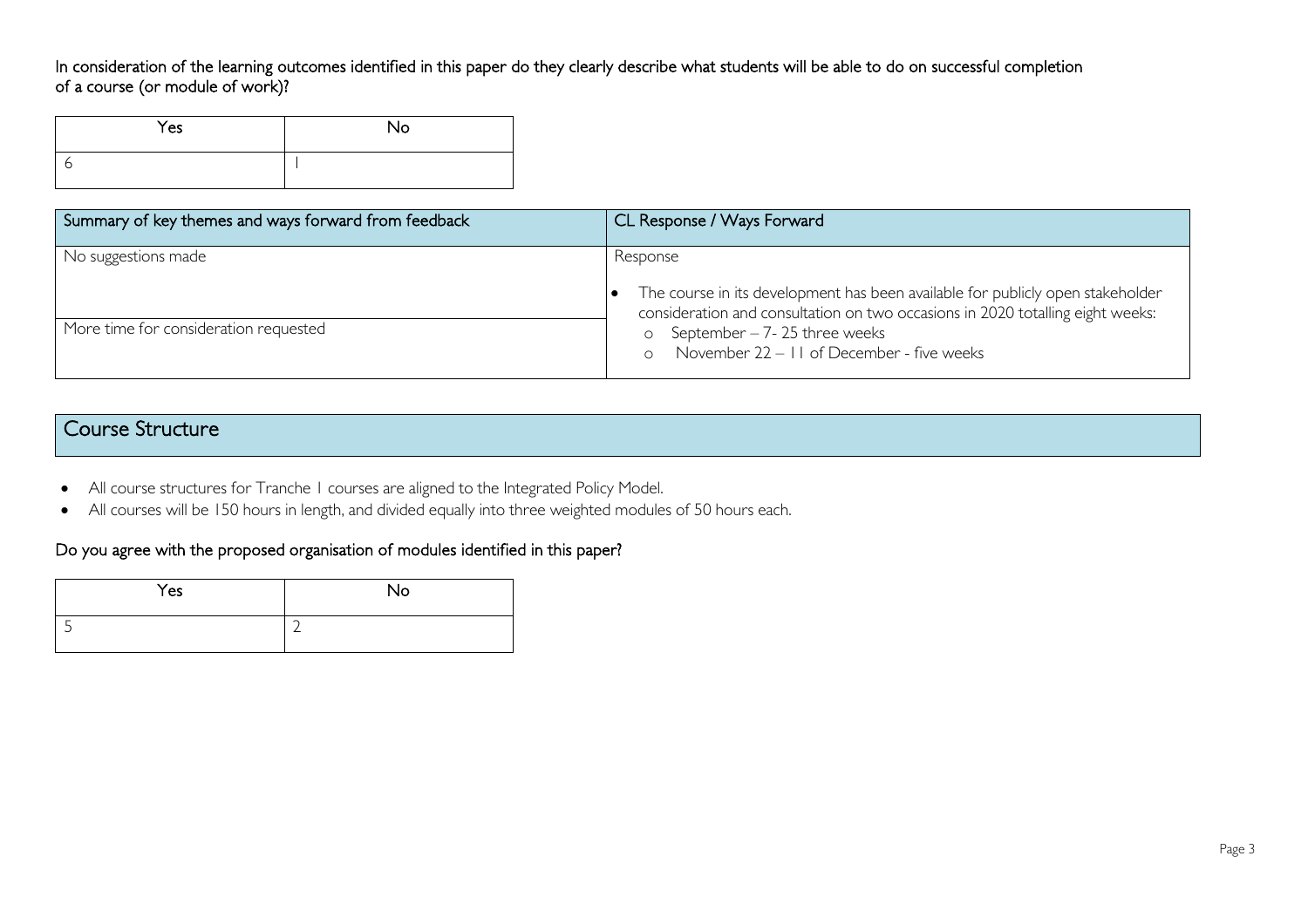| Summary of key themes and ways forward from feedback | CL Response / Ways Forward                                                                                                                                                                                                                                                                                                                                                                                                                                                                                                                                                                                       |
|------------------------------------------------------|------------------------------------------------------------------------------------------------------------------------------------------------------------------------------------------------------------------------------------------------------------------------------------------------------------------------------------------------------------------------------------------------------------------------------------------------------------------------------------------------------------------------------------------------------------------------------------------------------------------|
| Modularisation                                       | Response:<br>The current Senior Secondary Australian Curriculum Essential English<br>Framework is structured into two 60 hour units.<br>All course structures for Tranche I courses are aligned to the Integrated Policy<br>Model.<br>All courses will be 150 hours in length, and divided equally into three weighted<br>modules of 50 hours each.<br>The course in its development has been available for publicly open stakeholder<br>consideration and consultation on two occasions in 2020 totalling eight weeks:<br>September $-7-25$ three weeks<br>$\circ$<br>November 22 – 11 of December - five weeks |

## Delivery Sequence

Do you agree with the course delivery sequence proposed in this paper?

| Yes | No |
|-----|----|
|     | ∽  |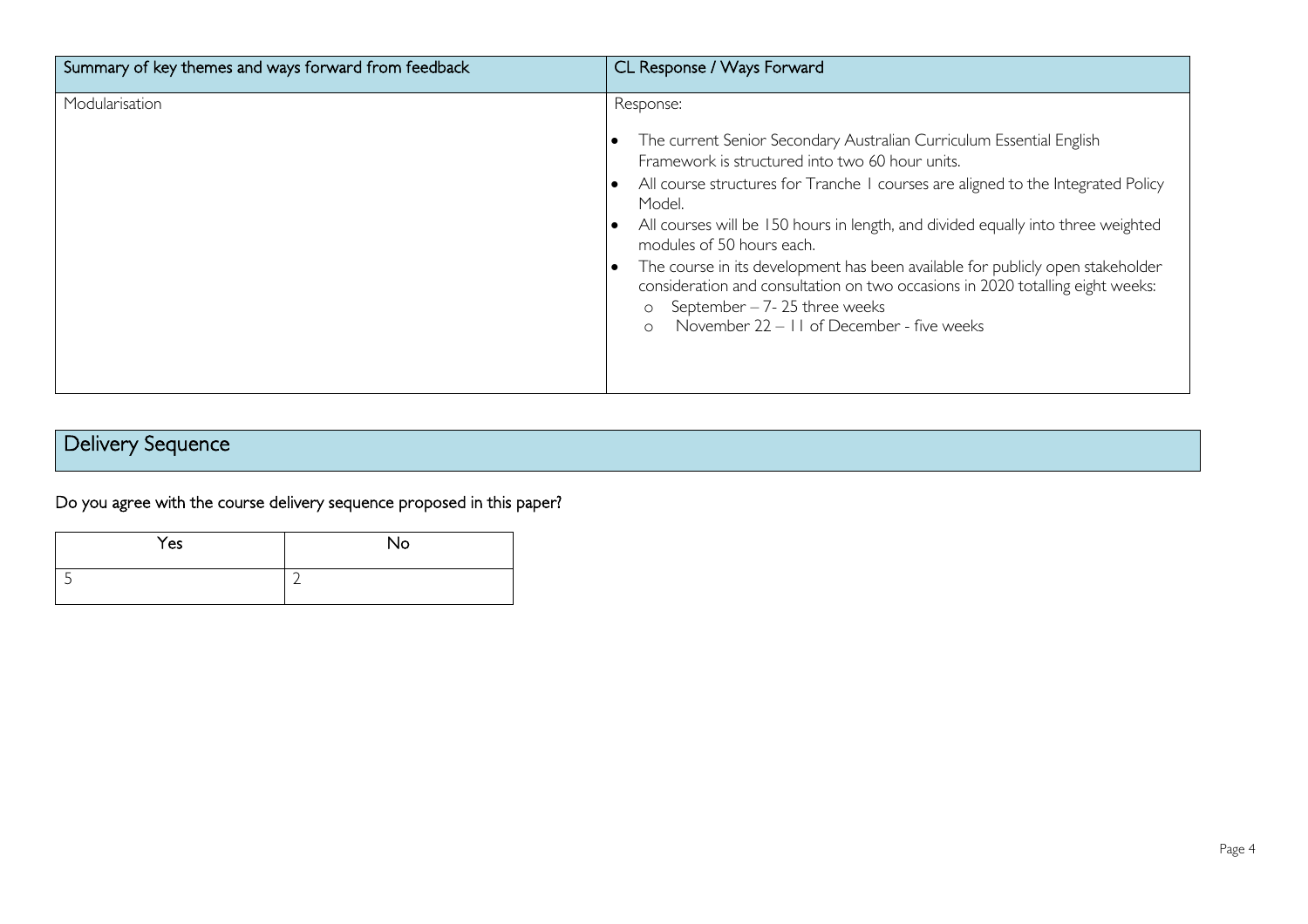| Summary of key themes and ways forward from feedback | CL Response / Ways Forward                                                                                                                                                            |
|------------------------------------------------------|---------------------------------------------------------------------------------------------------------------------------------------------------------------------------------------|
| Suggestions for delivery sequence                    | Ways Forward:<br>Suggestions for the delivery sequence considered as part of the course<br>development process.<br>Ensure clarity of sequencing to support stakeholder understanding. |

### Module Content

Please note that the descriptions of module content may vary from course to course for example:

- some will identify specific themes, concepts and topics to organise course content.
- some *may* enable teacher/learner choice of themes, concepts and topics.

#### Do you agree with the module content proposed in this this paper?

| Yes | No |
|-----|----|
|     |    |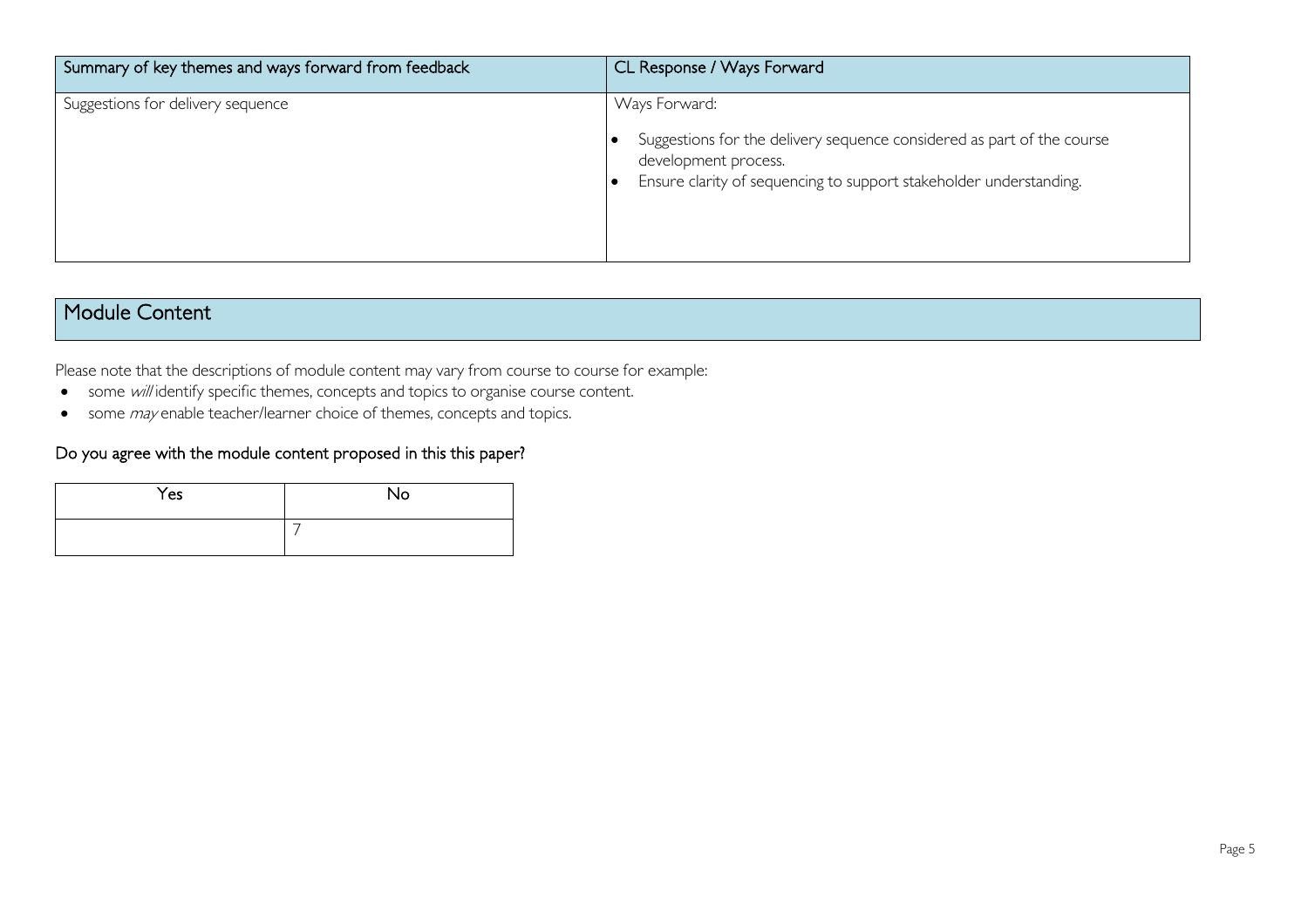| Summary of key themes and ways forward from feedback                                                                         | CL Response / Ways Forward                                                                                                                                                                                                                                         |
|------------------------------------------------------------------------------------------------------------------------------|--------------------------------------------------------------------------------------------------------------------------------------------------------------------------------------------------------------------------------------------------------------------|
| Request for a set focus/topic for each module.                                                                               | Ways Forward:                                                                                                                                                                                                                                                      |
| Conceptual focus should not be construed as:<br>Electives<br>Literary of linguistic concepts<br>Focus should be on literacy. | Course development will continue in consideration of the feedback and ensure that the<br>focus for each module is clear and centered on literacy learning and attainment to<br>support teachers in delivering effective teaching learning and assessment programs. |

## Relationship to Possible Future Provision

Tranche 1 courses are placed in a specific curriculum focus area, which shapes the nature of the learning and the course design. There are 5 focus areas:

- Discipline based
- Personal Futures
- Professional Studies
- Transdisciplinary
- Work-based learning

#### Do you agree with the suggested Focus Area for this course?

| Yes | <b>No</b> |
|-----|-----------|
|     |           |

| Summary of key themes and ways forward from feedback | CL Response / Ways Forward |
|------------------------------------------------------|----------------------------|
|                                                      |                            |